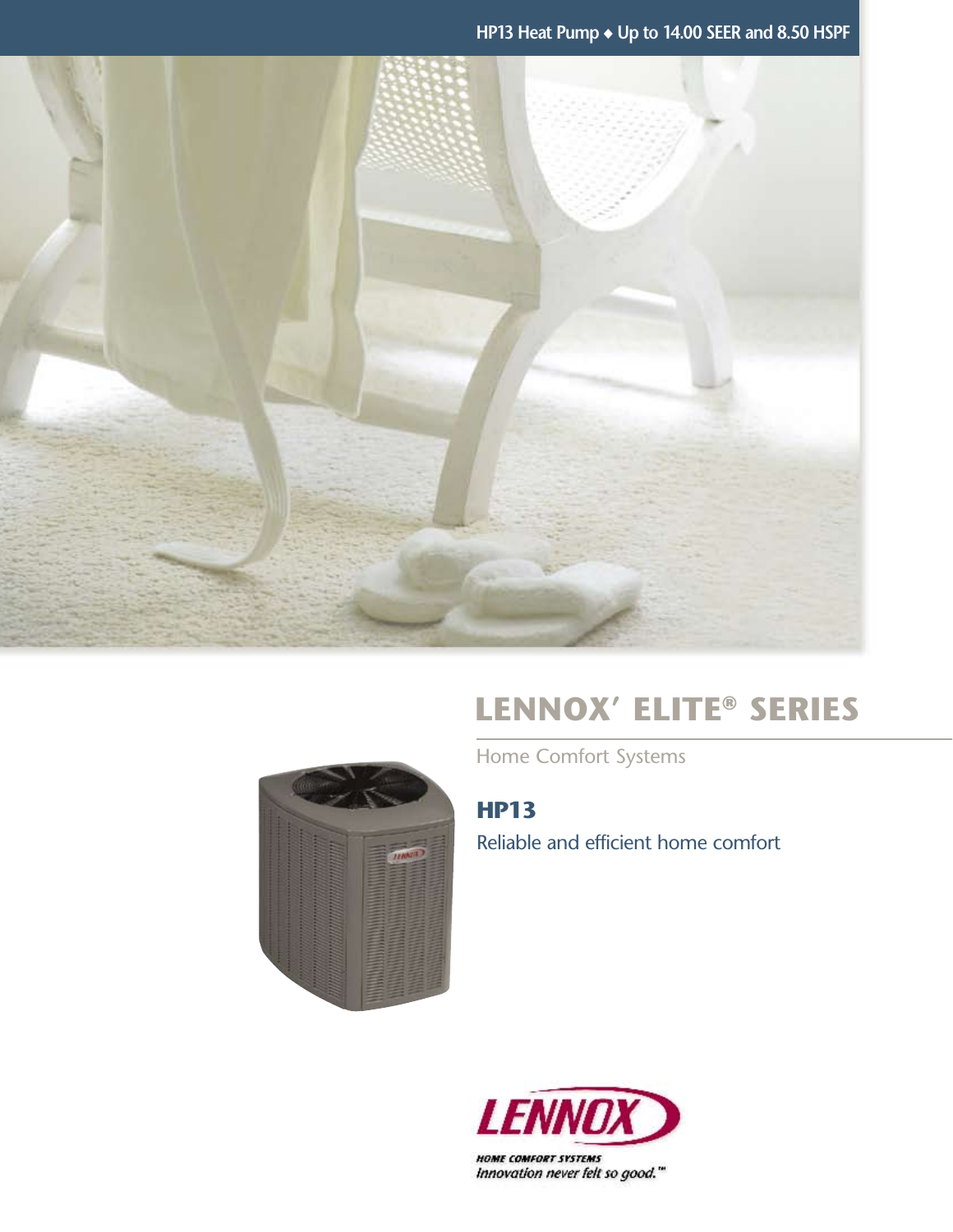## Elite® Series HP13 Heat Pump

Efficient design can result in significant energy savings

Dependable Copeland Scroll™ compressor provides smooth, efficient and reliable operation

SmartHinge™ louvered access panels provide improved coil protection and fast, efficient servicing

ENERGY STAR®-qualified (select models)

The HP13 heat pump is designed to deliver more comfort for your energy dollar, thanks to efficiency ratings of up to 14.00 SEER and 8.50 HSPF. At the heart of the system is a Copeland Scroll™ compressor, which provides smooth, efficient and reliable operation.

#### **Exceptional, year-round energy savings and comfort**

With its high-efficiency performance and dependable Copeland Scroll compressor, the HP13 heat pump delivers exceptional comfort and value. It keeps your costs down and your home comfortable in the summer and winter.

### **Built with quality inside and out**

Advanced design features and rigorous testing of every component ensure the HP13 heat pump will provide dependable operation as well as reliable heating and cooling comfort.

#### **Efficiency rating**

**Up to 14.00 SEER** (Seasonal Energy Efficiency Ratio) and **8.50 HSPF** (Heating Season Performance Factor).

#### **Warranty\***

10-year limited warranty on the compressor.

5-year limited warranty on all remaining covered components.

# Efficient **Compared to**

## **an older heat pump, the HP13 heat pump can save you hundreds of dollars each year**

The HP13 heat pump provides cooling efficiencies of up to 14.00 SEER and heating efficiencies of up to 8.50 HSPF. The higher the efficiency rating, the higher your energy savings. In the case of the HP13 heat pump, those savings can translate to hundreds of dollars each year.

#### **5-year cooling savings**



This chart compares the 5-year savings you can expect from an HP13 heat pump vs. units with lower efficiency ratings, based on a 36,000 Btuh/3-ton unit (EPA Region 9). Your actual savings will vary depending on the weather, local fuel rates, indoor coil and your lifestyle.

Source: U.S. Department of Energy national average energy rates.

\*Applies to residential applications only. See actual warranty certificate for details.

 $\geq$ **Innovation** never felt so good.™ aood never felt so nnovation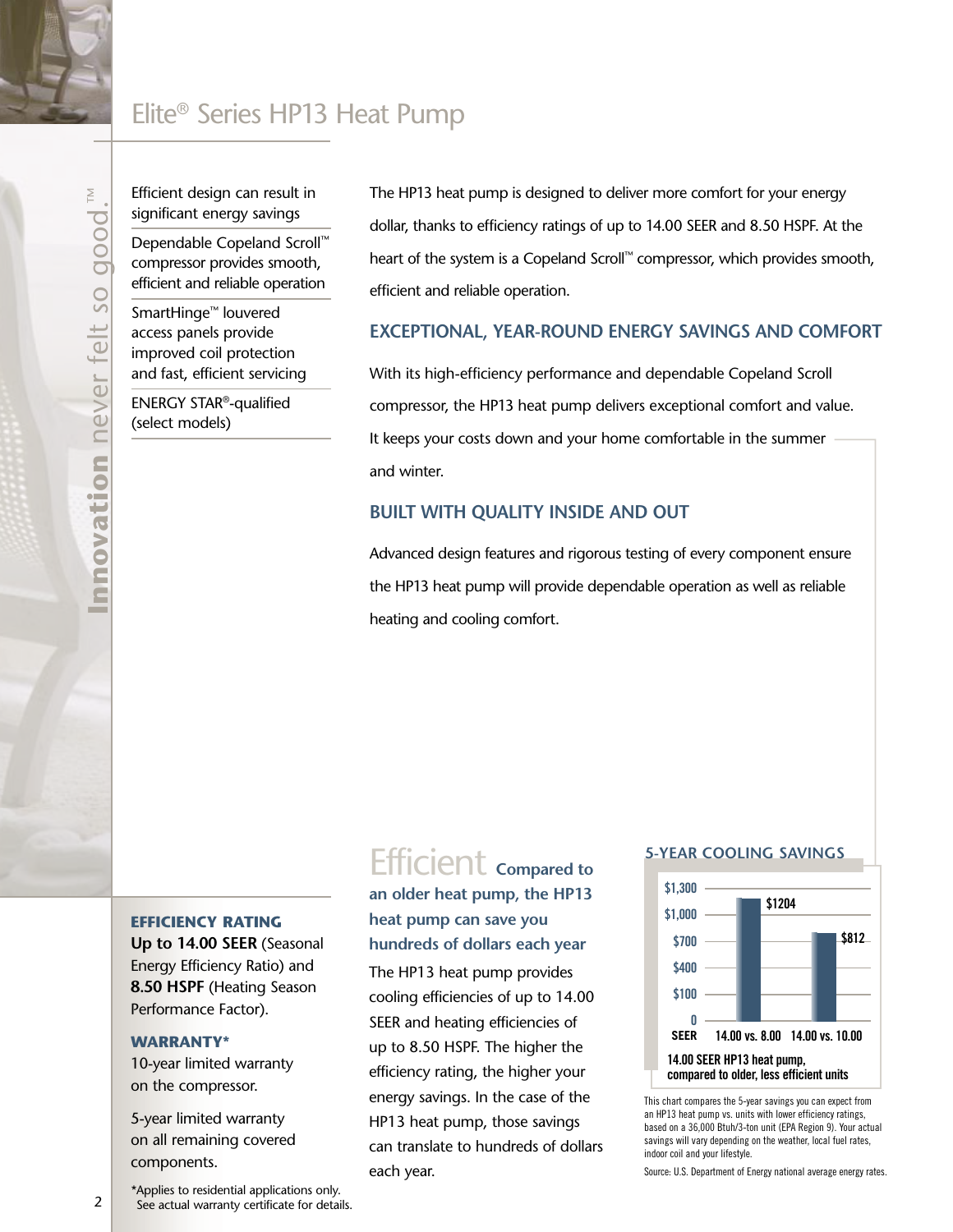## **Innovative Features for Enhanced Comfort and Efficiency**

**Precision-Balanced Direct-Drive Fan** – Provides a quieter environment outside your home. **High-Efficiency Outdoor Coil** – Provides exceptional heat transfer and low air resistance for high-efficiency operation that can lower your cooling bills. **Dependable Copeland Scroll™ Compressor** – Provides smooth, efficient and reliable operation. **Durable Steel Cabinet** – Made to last with superior high-quality, pre-painted steel and textured finish. Tested to withstand the harshest environments. **Drainage Holes –** Prevent damaging moisture from collecting inside the basepan, ensuring longer product life. **SmartHinge™ Louvered Coil Protection –** Allows quick, easy access to interior components from all sides, so the unit can be serviced in minimal time,



saving you money.

#### *Quality you can trust.*

*Constructed of heavy-gauge, pre-painted steel and tested in the most extreme environments to ensure maximum durability.*

| Elite <sup>®</sup> Series HP13 Specifications with R22 |             |                 |                 |                          |                          |                                |                                |                                      |
|--------------------------------------------------------|-------------|-----------------|-----------------|--------------------------|--------------------------|--------------------------------|--------------------------------|--------------------------------------|
| <b>HP13</b>                                            |             | 018             | 024             | 030                      | 036                      | 042                            | 048                            | 060                                  |
| Sound Rating – dB                                      |             |                 |                 |                          |                          |                                | 78                             | 78                                   |
| Dimensions                                             | HxWxD (in.) | 35 x 27 x 28    | 35 x 27 x 28    | $31 \times 27 \times 28$ | $35 \times 27 \times 28$ | $35 \times 30 - 1/2 \times 35$ | $39 \times 30 - 1/2 \times 35$ | $39 \times 35 - 1/2 \times 39 - 1/2$ |
|                                                        | HxWxD (mm)  | 889 x 686 x 711 | 889 x 686 x 711 | 787 x 686 x 711          | 889 x 686 x 711          | 889 x 775 x 889                | 991 x 775 x 889                | 991 x 902 x 1003                     |

*Note: Due to Lennox' ongoing commitment to quality, all specifications, ratings and dimensions are subject to change without notice.*







Lennox is proud of the fact that these products have earned the Good Housekeeping Seal.





**HP13 with R22 refrigerant Up to 14.00 SE Up to 8.50 HSPF**